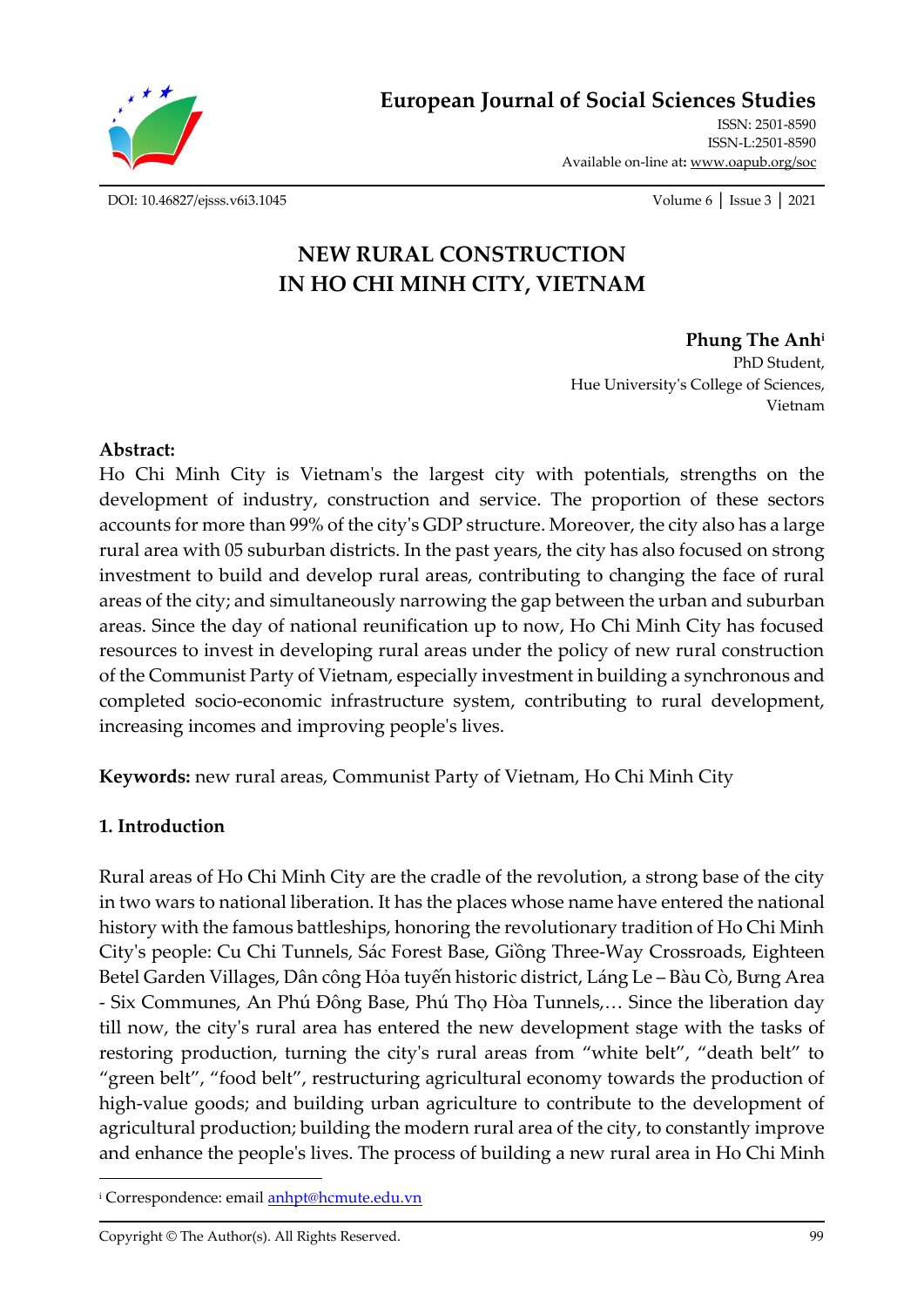City has its own characteristics, unlike other provinces across the country. That is the city's rural area, a peri-urban rural area, which is building an urban agriculture in the context of an increasingly strong urbanization process.

## **2. Contents**

## **2.1. Viewpoints, guidelines and policies of the Communist Party of Vietnam on new rural construction**

Vietnam is an agricultural country in the period of accelerating industrialization and modernization with the goal of becoming a modern industrial country by 2045. That goal can only be achieved when Vietnam builds up a rural area with the modern and synchronous socio-economic infrastructure, and the material and spiritual life of the farmer is increasingly improved. Rural areas are a strategic area of Vietnam and are home to more than 65% of the population. Therefore, new rural construction is a major policy of the Party and the State of Vietnam in the policy of the current rural construction and development. This has been shown in many Party's documents, but it has been most prominent in Resolution No. 26-NQ/TW dated August 5, 2008 - The Seventh Conference of the Party Central Committee (Session X) on agriculture, farmers, rural areas.

One of the basic contents of Resolution No. 26-NQ/TW on agriculture, farmers and rural areas is to build a new rural area associated with the process of boosting the industrialization and modernization of the country. Resolution has set a goal: *"New rural construction with the modern socio-economic infrastructure, the reasonable economic structure and forms of production organization, associating agriculture with rapid development of industry, services and urban according to planning. The rural society is stable and rich in ethnic cultural identity; people's knowledge is improved; ecological environment is protected; the political system in the countryside under the leadership of the Party has been strengthened"* [5, p. 829]*.* To pilot the implementation and to create a practical basis for the process of directing the new rural construction program, the Central Secretariat issued Decision No. 205-QD/TW on December 30, 2008 on establishment Steering Committee for piloting the new rural construction program. The Steering Committee has developed a pilot project to build a new rural area in 11 communes of 11 provinces and cities directly under the Central Government.

Implementing that policy, the Government has issued many policies, decrees and resolutions to carry out this policy, specifically: Resolution No. 24/2008/NQ-CP dated October 28, 2008 on promulgating the Government's Action Program to implement Resolution 26-NQ/TW on agriculture, farmers and rural areas; Decision No. 491/QD-TTg dated April 16, 2009 on the issuance of the National Criteria Set for new rural areas (including 19 criteria with 39 contents of 5 groups.<sup>ii</sup>) and especially, the Prime Minister's Decision No. 800/QD-TTg dated June 4, 2010 approved the National Target Program on

ii Group 1: Criteria on planning (1 criteria and 3 contents); Group 2: Criteria on socio-economic infrastructure (8 criteria and 16 contents); Group 3: Criteria on economy and production organizations (4 criteria and 4 contents); Group 4: Criteria on culture - society - environment (4 criteria and 11 contents); Group 5: Criteria on the political systems (2 criteria and 5 contents).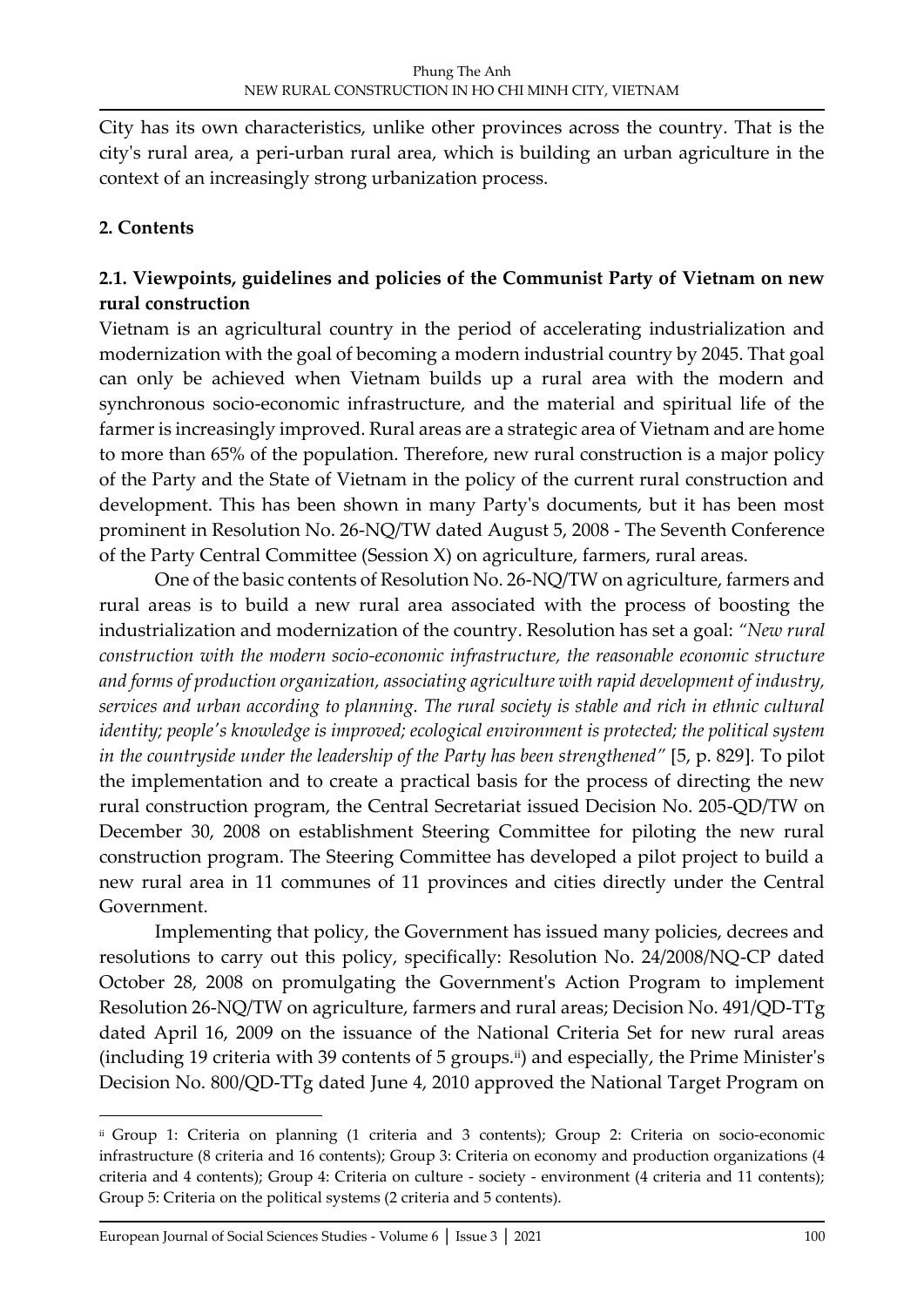new rural construction in the period of 2010 - 2020. Accordingly, the general goal of the program aims to: *"Build rural areas with the step-by-step modern socio-economic infrastructure; the reasonable economic structure and forms of production organization; associate agriculture with rapid industrial and service development; associate rural development with urban planning; the rural society is democratic, stable, rich in ethnic cultural identity; the ecological environment is protected; order security is maintained; the material and spiritual life of people is increasingly improved; follow the socialist orientation"* [1, p. 1]. The program also sets specific goals such as: By 2015, there will 20% of communes meeting new rural standards and there are 50% of communes meeting new rural standards in 2020 (according to the National Criteria Set on new rural areas) [1, p. 1].

After 9 years of implementing a new rural construction program in 63 provinces and cities, up to now the whole country has obtained positive results. For the whole period of 2011 - 2019, the whole country has mobilized VND 2,418,471 billion (equivalent to about USD 110 billion). State budget at all levels directly supporting the program is VND 319,289 billion (averaging about VND 35.9 billion/commune for 9 years), accounting for 13.2%; of which, mainly local budgets at all levels (VND 264,988 billion, accounting for 83% of the total direct support state budget), the central budget is VND 54,300 billion (accounting for 17% of the state budget at all levels) [2].

By October 2019, the whole country had 4,665 communes (52.4%) recognized to meet the new rural standards; the national average reached 15.32 criteria/commune, completing and exceeding the 5-year goal (2016 - 2020) assigned by the Prime Minister, of which, there are 2/7 regions and 19/63 centrally-run provinces and cities completed and exceeded the 5-year goal (2016 - 2020) assigned by the Prime Minister.

#### **2.2 Ho Chi Minh City implemented the policy of new rural construction**

Implementing Decision No. 800/QD-TTg dated June 4, 2010 approving the National Target Program on the new rural construction of the Prime Minister, Ho Chi Minh City has established the Steering Committee of a new rural construction program in the period of accelerating industrialization and modernization. The city also issued Decision No. 15/2011/QD-UBND dated March 18, 2011 on promulgating the Target program on new rural construction in Ho Chi Minh City in the period of 2010 - 2020. Those targets are the city's new rural construction with modern socio-economic infrastructure; the reasonably economic structure and forms of production organization, associating agriculture with rapid development of industry and services; associating rural development with urban development according to planning; the rural society is democratic, stable, rich in ethnic cultural identity; the ecological environment is protected; constantly improve the material and spiritual life of the people [9, p. 3]. Specific objective set out for the period of 2010 - 2020 is striving to have 100 communes in the city's rural areas reaching new rural standards (according to the National Criteria Set on new rural areas). In order to implement the above objectives, the city has issued many decisions, plans, specifically: Plan No.5785/KH-UBND dated November 21, 2011 on organization of implementation of emulation movement "The whole city together to build a new rural area"; Decision No. 2041/QD-UBND dated April 18, 2012 on approving the project "Vocational training for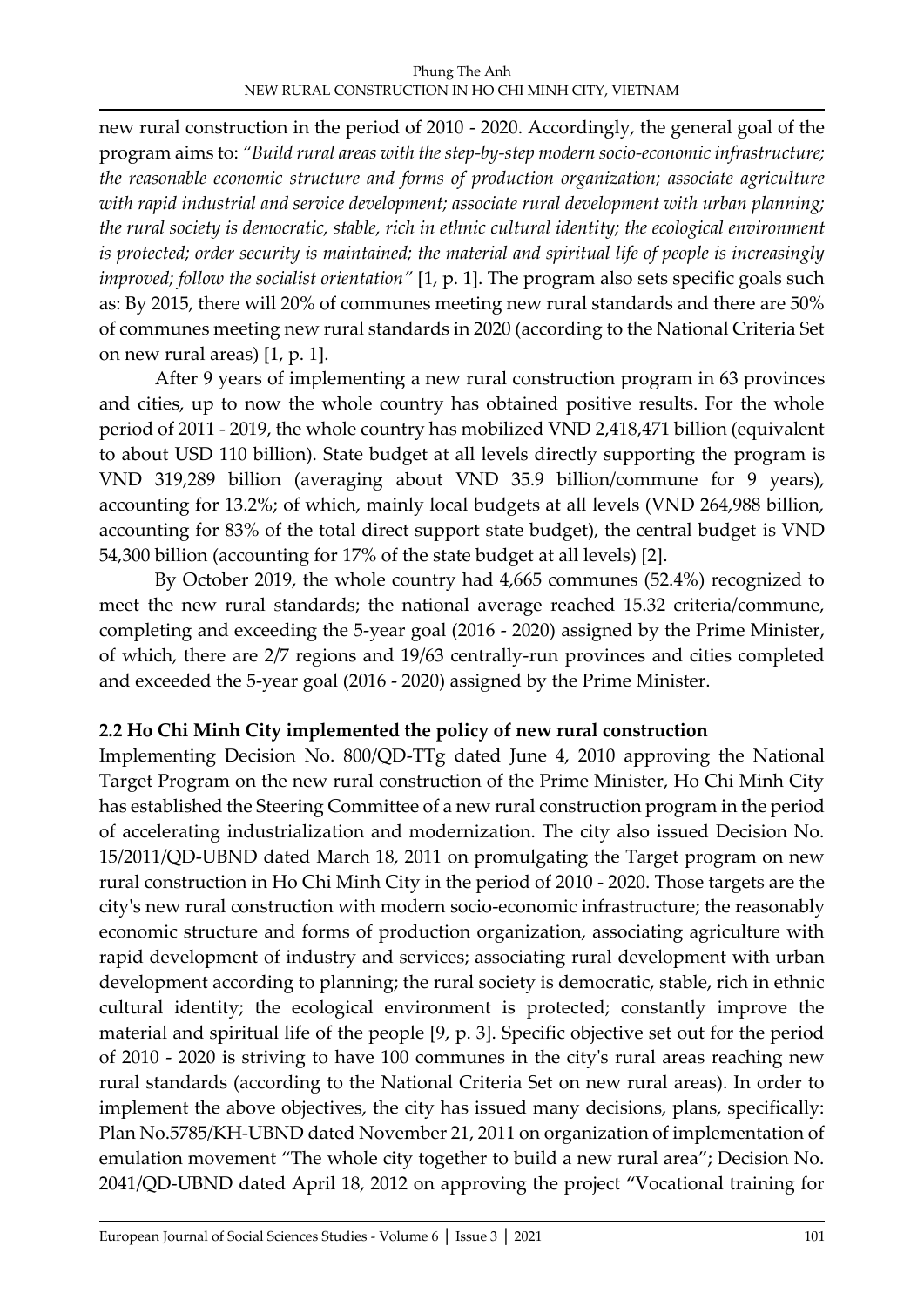rural laborers in the field of agriculture and rural industries in new rural construction communes in the city by 2015, orientation to 2020"; Decision No. 15/2013//QD-UBND dated April 17, 2013 on promulgating the Regulations on investment management mechanisms for construction and management of investment capital in communes implementing the National Target Program on new rural areas construction in Ho Chi Minh City in the period of 2013 - 2020; Decision No. 20/2013/QD-UBND dated June 24, 2013 on promulgating the assistance mechanism from the State budget to implement the National Target Program on new rural construction in Ho Chi Minh City in the period of 2010 - 2020.

The city has promoted the implementation of the new rural model construction program in 19 criteria; focused on the construction of transport, irrigation, culture and society - medical; facilitated to promote trade, develop production and improve material and spiritual life, thus contributing to labor restructuring and attracting enterprises' investment . In the period of 2009 - 2015, with strong economic potentials, the city has mobilized and effectively used investment resources for new rural construction, construction of technical infrastructure to serve socio-economic development in rural areas with a total budget of VND 26,142.985 billion; in which: capital from the central budget is VND 4,659.23 billion (accounting for 17.8%); capital from the city budget is VND 10,155.679 billion (accounting for 38.8%) and the mobilized capital from the community is VND 11,328.076 billion (accounting for 43.4%). In the mobilized capital from the community, notably, the contribution of the people reached VND 3,281.139 billion; this amount is contributed in two forms: making contributions by land and architecture materials to build infrastructure with the value of nearly VND 880 billion and the capital for production development is VND 2,401.283 billion [8, p. 114]. In the 2016 - 2020, the city has mobilized new rural construction resources with the amount of VND 43,065.410 billion. The accumulated money after mobilizing the city's new rural construction resources in the period of 2010 - 2020 is VND 79,995 billion and 850 million; of which: Central budget capital is VND 61.230 billion (accounting for 0.08%); city budget capital is VND 15,929.740 billion (accounting for 19.91%) and the mobilized capital from the community is VND 64,004.881 billion (accounting for 80.01%) [3].

In the period of 2010 - 2015, Ho Chi Minh City made a project to build a new rural area for 56/58 communes (however, Binh Hung communes (Binh Chanh district) and Trung Chanh commune (Hoc Mon district) have 100% urbanization, so these communes will not implement new rural construction, but develop a project in the direction of urban development), specifically: Cu Chi district with 20/20 communes, Hoc Mon district with 10/11 communes, Binh Chanh district with 14/15 communes, Nha Be district with 6/6 communes and Can Gio districts with 6/6 communes. As of July 1 - 2016, 54/56 communes (accounting for 96.4%) achieved 19/19 criteria on new rural construction: Cu Chi District: 20/20 communes, Hoc Mon district: 10/10 communes, Nha Be District: 6/6 communes, Can Gio District: 6/6 communes and Binh Chanh: 12/14 communes. The two communes, which have not reached 19/19 criteria, are Vinh Loc A and Vinh Loc B communes in Binh Chanh district, in which: Vinh Loc A commune has not reached 02 criteria, namely: criteria 9th (rural houses) and criteria 19th (social security and order); Vinh Loc B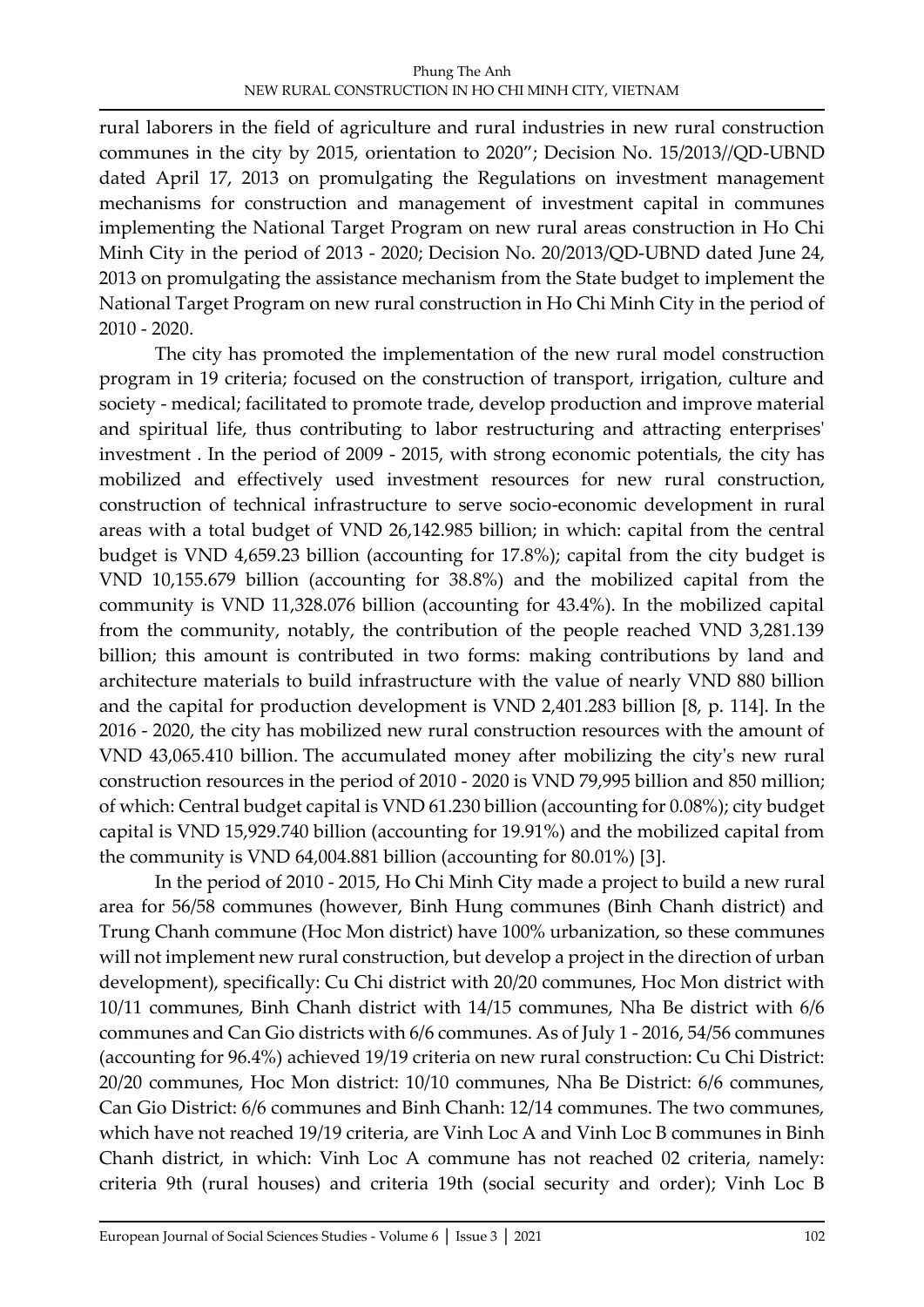commune has not reached 2 criteria, namely: criteria 9<sup>th</sup> (rural houses) and criteria 18<sup>th</sup> (The strong political and social organization system) [4, p. 37]. The Prime Minister issued a decision to recognize the 3 districts: Cu Chi, Hoc Mon and Nha Be to be districts meeting new rural standards; Ho Chi Minh City People's Committee has decided to recognize 54/56 communes meeting new rural commune standards. This has been a great and admirable result of the Party Committee, government and people of Ho Chi Minh City for 6 years (2010 - 2015) implementing the National Target Program on a new rural construction. In the period of 2016 - 2020, the city has completed the goal of building a new rural area in 2 remaining communes of Binh Chanh district, fulfilling the target of 100% of communes meeting new rural standards.

The implementation of the national target program of new rural construction has contributed to changing the face of rural areas of Ho Chi Minh City become more spacious and civilized. Technical infrastructure and social infrastructure are upgraded and improved significantly. The quality of rural area life increases, the income gap between urban and rural areas is increasingly narrowed.

Implementing the motto "The state and people work together", Ho Chi Minh City has upgraded and built more 1,100 new traffic works, with a length of 1,172 km and investment funds of VND 4,906.538 billion [7, p. 16], of which, 8,122 households have donated 841,570 m2 of land (a value of VND 713 billion) to build roads and some social security projects. Moreover, Ho Chi Minh City has also built, dredged and reinforced 321 irrigation works (building 41.35 km and dredging, reinforcing 72,575 km). The total length of canal in the commune has reached 1,782 km (increase 359 km compared to the year 2011). Besides, the city has built, upgraded and repaired 133 schools meeting national standards; up to now in 56 rural construction communes, there have been 434 schools at all levels, of which, 100% of communes have kindergartens and primary schools, 98.3% of communes have a junior high school and 36.2% of communes have high schools; removed 2,797 temporary, dilapidated houses.

The city has built 38 new communal cultural and sport centers; built and upgraded 356 new hamlet offices in combination with cultural gatherings, amusement parks with an investment fund of over 957 billion VND. Up to now, 39.7% of communes have had communal cultural houses (there was only 13.8% in 2011); of which, Can Gio district has 100% of communes having communal cultural houses, Nha Be district is 66.7%, Hoc Mon district is 45.4%, Binh Chanh district is 26.7% and Cu Chi district is 20%. Additionally, 99.7% of hamlets have a hamlet culture house; 92.3% of the hamlets are recognized as cultural hamlets; Furthermore, 56.9% of communes have communal sports grounds, 44.8% of communes have communal libraries and 100% of communes have legal bookcases [4, p. 22].

The system of health stations in suburban districts has continued to develop in both quantity and quality. The contingent of doctors and facilities for medical examination and treatment to serve the people has also been strengthened and enhanced. Thanks to the investment of the city, 100% of communes have communal health stations and 100% of communes meet the national health criteria (it was 93.1% in 2011), of which, 93.1% of health stations are solidly built. The total number of doctors in health stations is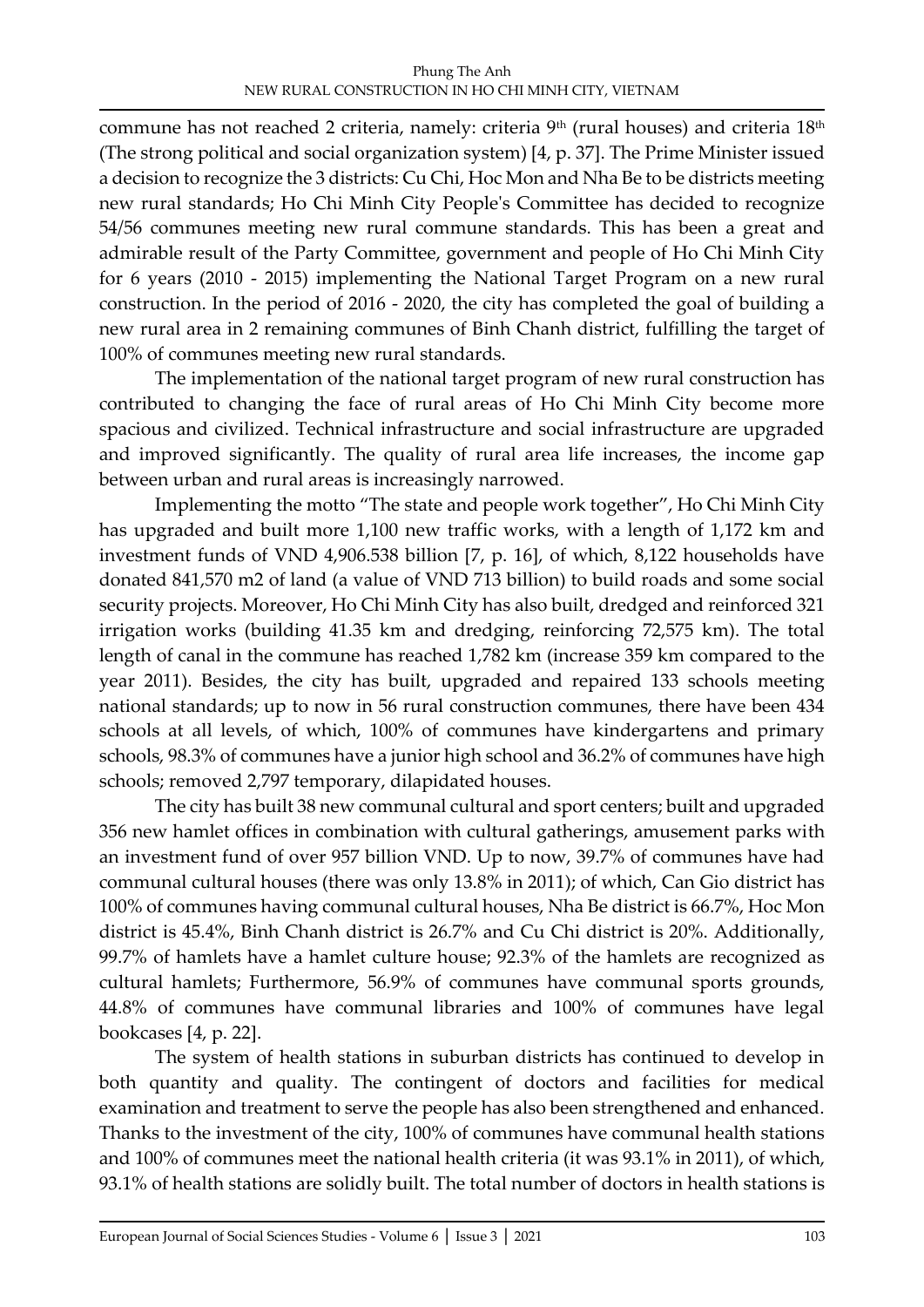61 people, meeting the requirement that each health station has 01 doctor. The number of medical staff of each health station has also been increased, including: 1.1 doctors; 4.5 nurses; 1.4 midwives; 0.9 pharmacists and 0.2 prescription clerk. The grassroots health system continues to be expanded to hamlets to meet the needs of people's health care: 87.4% of hamlets have medical staff, of which Binh Chanh district reaches 100% of the hamlets with medical staff, Cu Chi district is 88.2%, Hoc Mon district is 87.3%, Can Gio district is 60.7% and Nha Be district 57.7% [4, p. 20]. The rate of people participating in health insurance in 5 new rural construction districts reaches 92.83% [7, p. 27].

Due to the impact of the urbanization process, the agricultural land area of Ho Chi Minh City decreased by about 900 ha/year on average, the average number of agricultural - forestry - fishery households decreased by 6.38%/year. However, thanks to the policy of economic restructuring, urban agriculture, high-tech agriculture construction associated with the new rural construction, the average agricultural production value per unit area not only does not decrease, but also tends to increase rapidly: The value of agricultural production per 1 ha of cultivated land/year has steadily increased over the years, from VND 63 million/ha in 2005 to VND 158.2 million/ha in 2010, VND 375 million/ha in 2015 and VND 375 million/ha in 2015 and it will increase to VND 600 million/ha by 2020 [6].

The material and spiritual life of the rural population of Ho Chi Minh City have been improved. Average income/person /month at current prices in rural areas has been continuously improved and increased: In 2008, it was VND 1.31 million/person/month (average VND 15.73 million/person/year), in 2012 it was VND 2.73 million/person/month (average VND 32.76 million/person/year), in 2015 it reached VND 3.31 million/person/month (average VND 39.72 million/person/year) and in 2019 it increased to VND 5.258 million/person/month (average VND 63.096 million/person/year), it was 4.01 times higher than 2008. The income gap between urban and rural areas is increasingly narrowed: if the average income per capita in rural areas of the city in 2008 was 55.5% of that in urban areas, it was 66.5% in 2010, it was 71.9% in 2015 and it is 72.57% in 2019 [3]. The number of poor households in the city also fell sharply: In 2010, the rate of poor households with average income of VND 12 million/person/year in the city was 5.77%; In 2013, it reduced to 1.15% (averagely, each year reduce 1.54% of poor households) and by the end of 2013, the city had no poor households in the national poverty line [8, p. 109]. The city has completed the poverty reduction target for the period of 2014 - 2015 with the criteria for poor households with per capita income of VND 16 million/person/year or less and the near-poor household of VND 16 - 21 million/person/year, regardless of inner city and suburban area, one-year ahead of schedule. Up to now, the remaining number of poor households in 56 communes with new rural construction has been 445 poor households with an average income of VND 21 million/person/year or less (accounting for 0.1%/total households) [3].

## **3. Conclusion**

The achieved results after 10 years of implementing the policy of a new rural construction have accelerated agricultural and rural industrialization and modernization in Ho Chi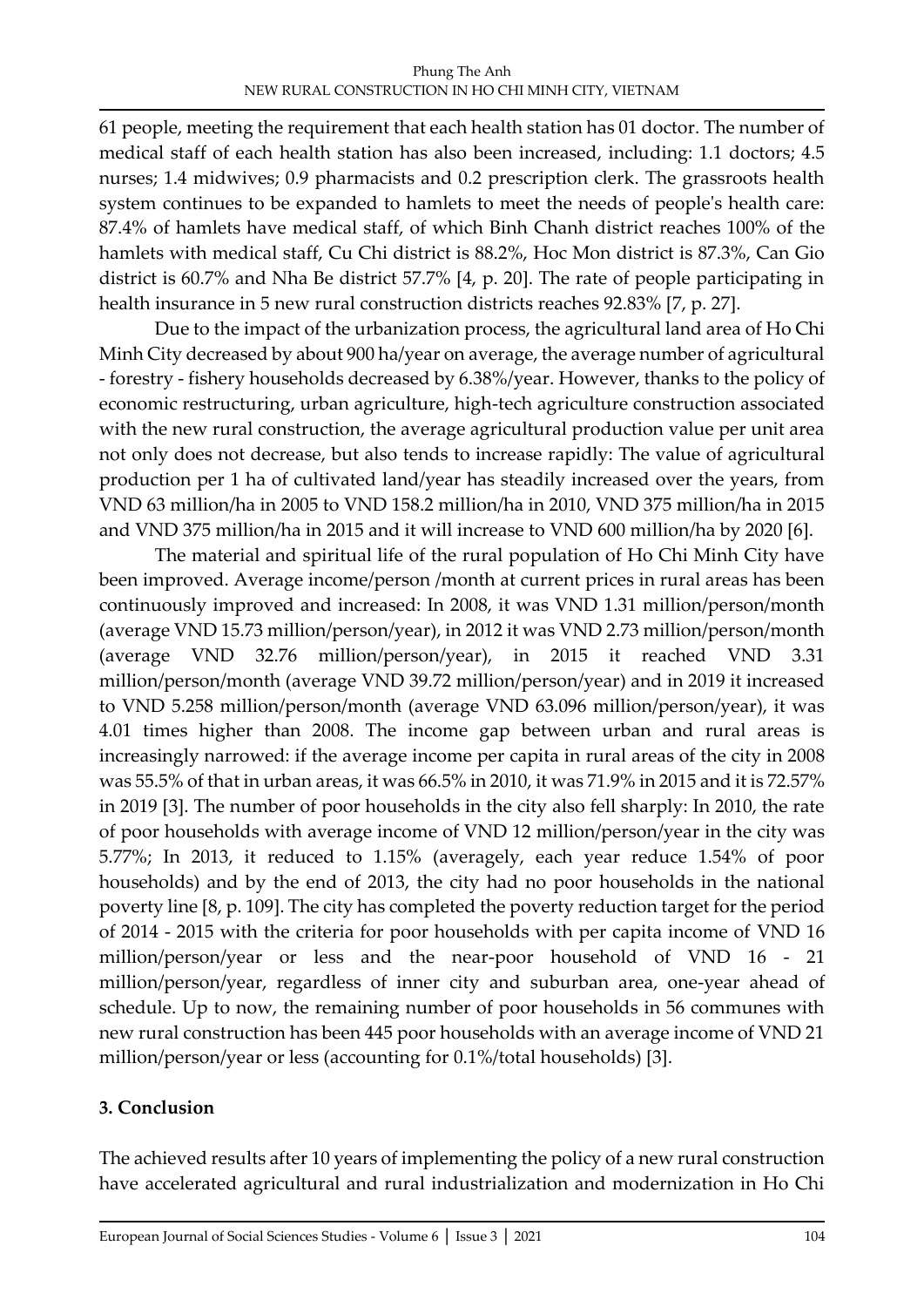Minh City, thus showing that the Party's policy of a new rural construction has been correct, consistent with the reality of Vietnam and has brought a better life for rural people. Ho Chi Minh City has increased investment in building and completing the system of socio-economic infrastructure in a synchronous and modern way in rural areas; thus, to step-by-step narrow the gap in the socio-economic infrastructure system, the level of development as well as the enjoyment level of the material and spiritual life of the people between urban and rural areas. The development of the socio-economic infrastructure system not only contributes to promoting the development of agricultural production, but also contributes to changing the face of the city's rural areas in a spacious and modern direction, step by step meet the daily-life and production needs of the people. The development gap between urban and rural areas has been increasingly shortened. The income as well as the material and spiritual life of the rural residents of Ho Chi Minh City has been increasingly improved.

#### **Conflict of Interest**

The author declares no conflicts of interest.

### **About the Author**

Phung The Anh is PhD student of Hue University's College of Sciences (Viet Nam). He is working at Ho Chi Minh City University of Technology and Education.

## **References**

- 1. Government (2010), *Decision No. 800 / QD-TTg dated June 4, 2010 of the Prime Minister approving the National Target Program on New Rural Construction for the 2010-2020 period.*
- 2. Portal of Ministry of Home Affairs (2020), *Results of implementing the national target program on the new rural construction in the period of 2010 - 2020 nationwide*, Website: [https://moha.gov.vn/baucu/van-ban-huong-dan/ket-qua-thuc-hien-chuong-trinh](https://moha.gov.vn/baucu/van-ban-huong-dan/ket-qua-thuc-hien-chuong-trinh-muc-tieu-quoc-gia-xay-dung-nong-thon-moi-giai-doan-2010-2020-tren-toan-quoc-45557.html)[muc-tieu-quoc-gia-xay-dung-nong-thon-moi-giai-doan-2010-2020-tren-toan](https://moha.gov.vn/baucu/van-ban-huong-dan/ket-qua-thuc-hien-chuong-trinh-muc-tieu-quoc-gia-xay-dung-nong-thon-moi-giai-doan-2010-2020-tren-toan-quoc-45557.html)[quoc-45557.html](https://moha.gov.vn/baucu/van-ban-huong-dan/ket-qua-thuc-hien-chuong-trinh-muc-tieu-quoc-gia-xay-dung-nong-thon-moi-giai-doan-2010-2020-tren-toan-quoc-45557.html) (Visited on February 19, 2021).
- 3. Portal of Ho Chi Minh City's New Rural Construction Program (2020), *Results of 05 years of implementing the national target program on the new rural construction in Ho Chi Minh City in the period of 2016 - 2020 (By July 2020)*, Website: [http://nongthonmoi.hochiminhcity.gov.vn/ket-qua-05-nam-thuc-hien-chuong](http://nongthonmoi.hochiminhcity.gov.vn/ket-qua-05-nam-thuc-hien-chuong-trinh-muc-tieu-quoc-gia-xay-dung-nong-thon-moi-tren-dia-ban-thanh-pho-ho-chi-minh-giai-doan-2016-2020-den-thang-7-nam-2020/)[trinh-muc-tieu-quoc-gia-xay-dung-nong-thon-moi-tren-dia-ban-thanh-pho-ho](http://nongthonmoi.hochiminhcity.gov.vn/ket-qua-05-nam-thuc-hien-chuong-trinh-muc-tieu-quoc-gia-xay-dung-nong-thon-moi-tren-dia-ban-thanh-pho-ho-chi-minh-giai-doan-2016-2020-den-thang-7-nam-2020/)[chi-minh-giai-doan-2016-2020-den-thang-7-nam-2020/](http://nongthonmoi.hochiminhcity.gov.vn/ket-qua-05-nam-thuc-hien-chuong-trinh-muc-tieu-quoc-gia-xay-dung-nong-thon-moi-tren-dia-ban-thanh-pho-ho-chi-minh-giai-doan-2016-2020-den-thang-7-nam-2020/) (Truy cập ngày 19/02/2021).
- 4. Ho Chi Minh City Statistical Office (2017), *Results of the 2016 Rural, Agricultural and Fishery Census in Ho Chi Minh City.*
- 5. Communist Party of Vietnam (2018*), Documents of Party, Full*, Episode 67, National Political Publishing House - Truth, Hanoi.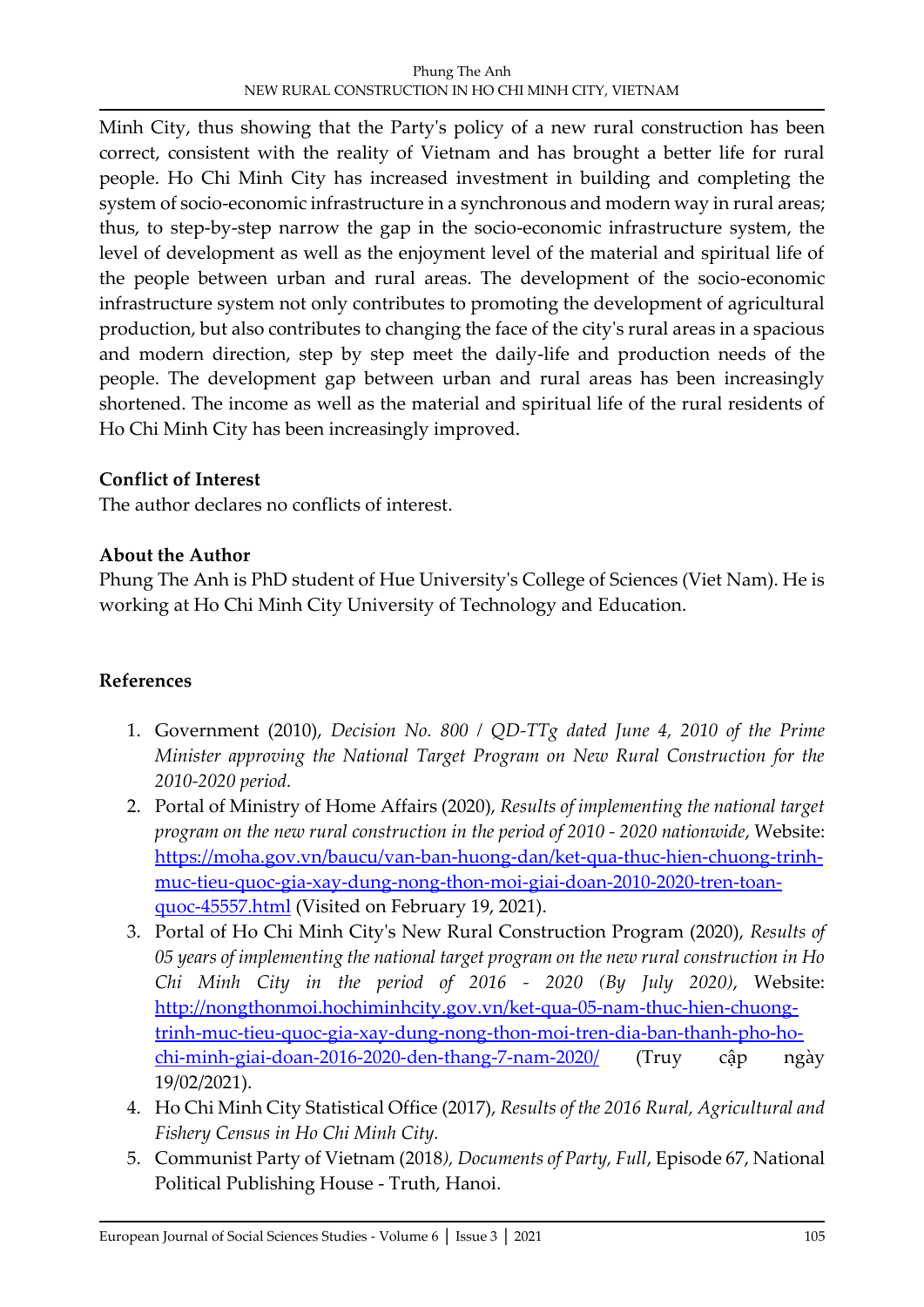- 6. Son Trang (2021), *Ho Chi Minh City: The production value of 1 ha of agricultural land is estimated at VND 600 million*, Website[: https://nongnghiep.vn/tp-hcm-gia-tri-san](https://nongnghiep.vn/tp-hcm-gia-tri-san-xuat-1-ha-dat-nong-nghiep-uoc-dat-600-trieu-dong-d282305.html#:~:text=Nh%E1%BB%9D%20v%E1%BA%ADy%2C%20gi%C3%A1%20tr%E1%BB%8B%20s%E1%BA%A3n,%2D%20650%20tri%E1%BB%87u%20%C4%91%E1%BB%93ng%2Fha)[xuat-1-ha-dat-nong-nghiep-uoc-dat-600-trieu-dong](https://nongnghiep.vn/tp-hcm-gia-tri-san-xuat-1-ha-dat-nong-nghiep-uoc-dat-600-trieu-dong-d282305.html#:~:text=Nh%E1%BB%9D%20v%E1%BA%ADy%2C%20gi%C3%A1%20tr%E1%BB%8B%20s%E1%BA%A3n,%2D%20650%20tri%E1%BB%87u%20%C4%91%E1%BB%93ng%2Fha)[d282305.html#:~:text=Nh%E1%BB%9D%20v%E1%BA%ADy%2C%20gi%C3%A1](https://nongnghiep.vn/tp-hcm-gia-tri-san-xuat-1-ha-dat-nong-nghiep-uoc-dat-600-trieu-dong-d282305.html#:~:text=Nh%E1%BB%9D%20v%E1%BA%ADy%2C%20gi%C3%A1%20tr%E1%BB%8B%20s%E1%BA%A3n,%2D%20650%20tri%E1%BB%87u%20%C4%91%E1%BB%93ng%2Fha) [%20tr%E1%BB%8B%20s%E1%BA%A3n,%2D%20650%20tri%E1%BB%87u%20%](https://nongnghiep.vn/tp-hcm-gia-tri-san-xuat-1-ha-dat-nong-nghiep-uoc-dat-600-trieu-dong-d282305.html#:~:text=Nh%E1%BB%9D%20v%E1%BA%ADy%2C%20gi%C3%A1%20tr%E1%BB%8B%20s%E1%BA%A3n,%2D%20650%20tri%E1%BB%87u%20%C4%91%E1%BB%93ng%2Fha) [C4%91%E1%BB%93ng%2Fha.](https://nongnghiep.vn/tp-hcm-gia-tri-san-xuat-1-ha-dat-nong-nghiep-uoc-dat-600-trieu-dong-d282305.html#:~:text=Nh%E1%BB%9D%20v%E1%BA%ADy%2C%20gi%C3%A1%20tr%E1%BB%8B%20s%E1%BA%A3n,%2D%20650%20tri%E1%BB%87u%20%C4%91%E1%BB%93ng%2Fha) (Accessed February 19, 2021).
- 7. The City Party Committee of Ho Chi Minh City, Steering Committee of the City Party Committee on New Rural Construction Program (2019), *Report No. 220- BC/BCĐCTUVCTXDNTM Summary of 10 years of implementation of the National Target Program on New Rural Construction in Ho Chi Minh City in the period of 2010 - 2020; directions and tasks for the period of 2020 - 2025.*
- 8. Tran Tien Khai (2015), *A new rural construction in Ho Chi Minh City: Current situation and solutions for sustainable development*, Report on scientific research projects at city-level, Department of Science and Technology of Ho Chi Minh City.
- 9. People's Committee of Ho Chi Minh City (2011), *Decision No. 15/2011/QĐ-UBND on promulgating the target program on new rural construction in HCMC in the period of 2010 - 2020.*